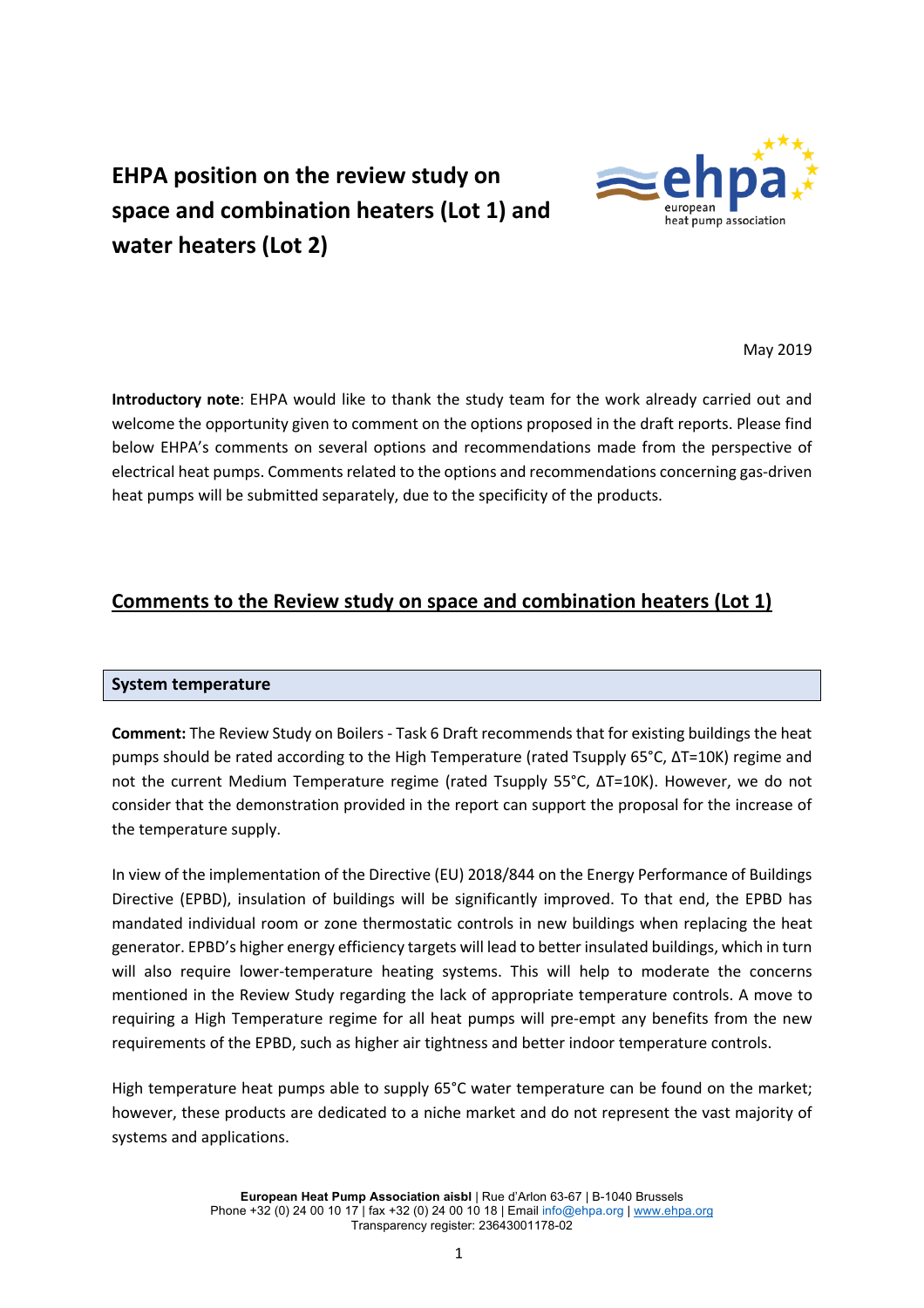Additionally, a high proportion of existing heat pumps combination heaters will only be declared as low temperature space heaters (35°C) because they cannot follow this high temperature (65°C) application profile in heating mode. This will dramatically harm the heat pump market in private households and even endanger the renovation of existing buildings.

**Proposal**: EHPA recommends keeping the 55°C test temperature, which corresponds to the medium temperature application as specified in the existing standard EN14825.

## **Testing methods – the dynamic test method**

**Comment:** The Review Study on Boilers – Draft Task 6 recommends the introduction of the dynamic test method. This method, suggested by a report from BAM, was analysed theoretically and experimental investigations are still ongoing with the aim to develop an optimized test procedure with improved feasibility and reliability. The new method should be quicker, repeatable, easy to use, accepted by laboratories and manufacturers. It should be applicable to all products in the scope of EN14825.

So far, laboratories that have experienced the compensation method have found that the measurement was very time consuming, and thus cost-intensive, due to the difficult adjustment of the measured parameters and within allowable deviation under steady state conditions. Also, it is uncertain whether the compensation method makes it possible to fully avoid circumvention.

It is mentioned in the BAM report that only one air source heat pump and one ground source heat pump have been tested so far. As this is a limited number of tests, we support the conclusion that further evaluation of the method is required. The report also did not investigate the accuracy of the test, only reproducibility was evaluated. At present, EHPA members find the compensation method not mature enough to be considered as a suitable alternative to the existing practised method. Accordingly, the dynamic method should not be included as part of the current revision of Ecodesign Lot 1.

Last but not least, it is important to note that the dynamic method was presented by the BAM at the TC113 WG7 meeting in Stockholm on April 23<sup>rd</sup>-24<sup>th</sup>. The method was then discussed with the participants. The discussion revealed the importance and necessity to continue the work on the method, but further development – including round robin tests and drafting a standard for the method - is needed to complete the BAM study.

**Proposal**: In order to avoid the conveyance of uncertainty among the industry, EHPA recommends maintaining the current test method to ensure reproducible and accurate test results. In this perspective, EHPA supports the Review Study Task 7 recommendation to dedicate more time to the evaluation of the readiness and effectiveness of the dynamic method.

We would support that a robust work-plan is set up to investigate the feasibility of using dynamic testing and evaluate whether yes or no it can be applied. All European laboratories should be involved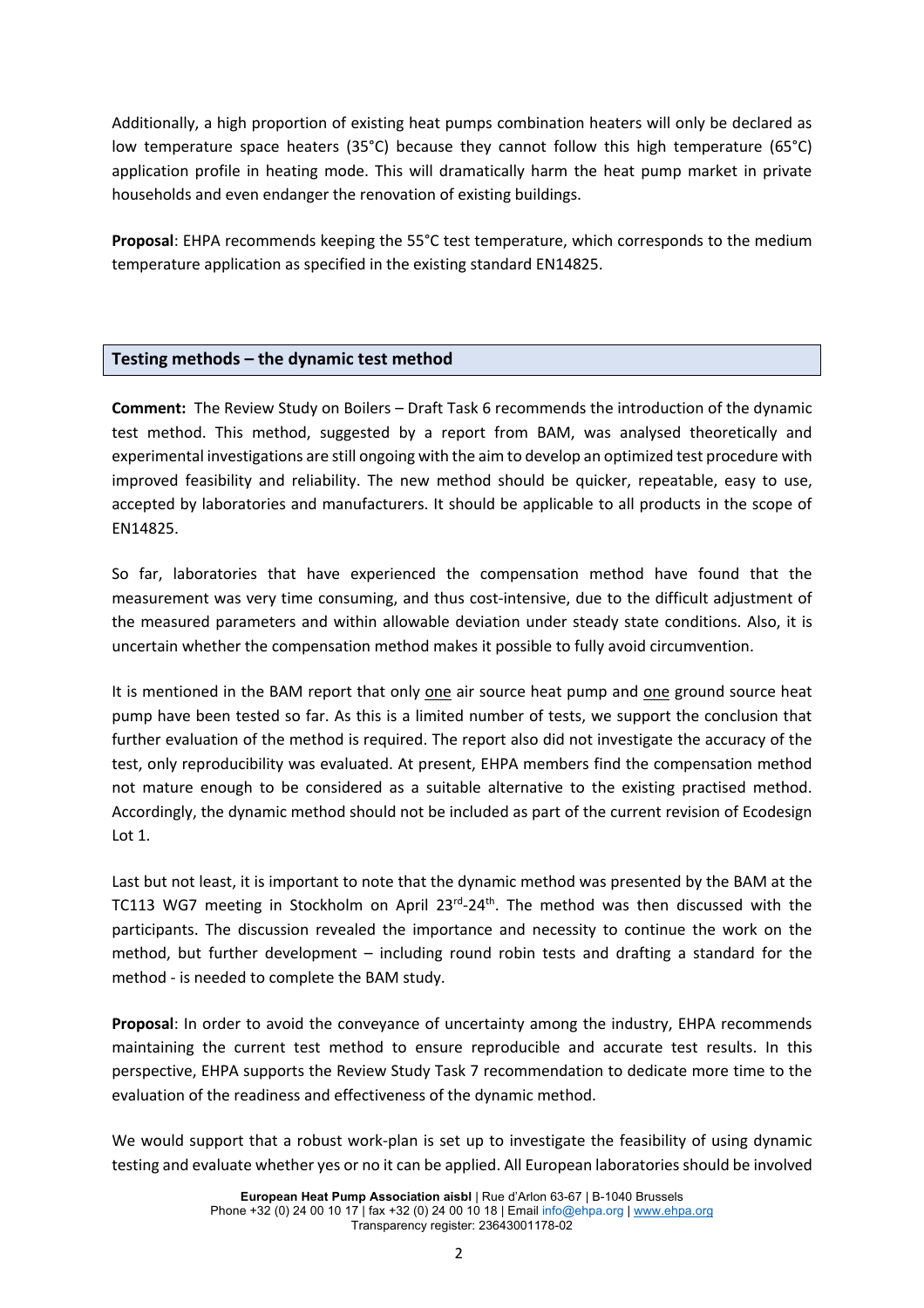in developing this method. In case the conclusion is that it can be applied, then this method can be included in the next revision. TC113 could be used as the platform to do this.

### **The introduction of a 20% bonus for H2-ready boilers and biogas boilers**

**Comment**: Within the energy efficiency calculation methodology, the Review Study on Boilers - Task 6 Draft proposes to apply a 20% bonus, i.e. similar to the pef-correction (2.5/2.1-1) where the boilers are using carbon-neutral gaseous or liquid energy sources like biogas, e-hydrogen and –if appropriate—other e-fuels. This aims at higher label rating, e.g. A+, setting them apart from the fossil fuel versions.

Scientifically, it is incorrect to assume that hydrogen increases the energy efficiency of boilers as the use of hydrogen is not correlated to the increase of the efficiency of the appliance. Such a provision would therefore not provide realistic and valid information to the end-user. End-users could be misled into believing that H<sub>2</sub>-ready appliances can reach the efficiency that is set according to the label, even though the use of hydrogen does not improve the efficiency of the product.

The following recommendation is in contrast with the readiness of these technologies to enter the market. In this perspective, the Review Study reveals a lack of technology neutrality as it recommends to award bonuses on products that are far from reaching the market and are still in the state of R&D.

Finally, there is a high risk that boilers which are awarded this bonus never actually use these low carbon fuels, as the maturity of these technologies is still at an early stage of demonstration. Neither hydrogen boilers nor biogas boilers would reach the Ecodesign market threshold of 200,000 units or the necessary environmental impact, which are required before a product is regulated.

Overall, the articulation of such a bonus is not in line with the direction and the technological neutrality set by the 2050 Long-term strategy defined by the European Commission.

Proposal<sup>1</sup>: EHPA recommends avoiding the application of a bonus for H2-ready and biogas boilers in order to ensure the validity and consistency of energy labels for the end-user. Such a revision should not lead to a potential multiplication of bonuses that would alter the purpose of the energy labelling, which is to provide an indication of the energy efficiency of the product.

<sup>&</sup>lt;sup>1</sup> Note: Vaillant abstains from supporting the following proposal.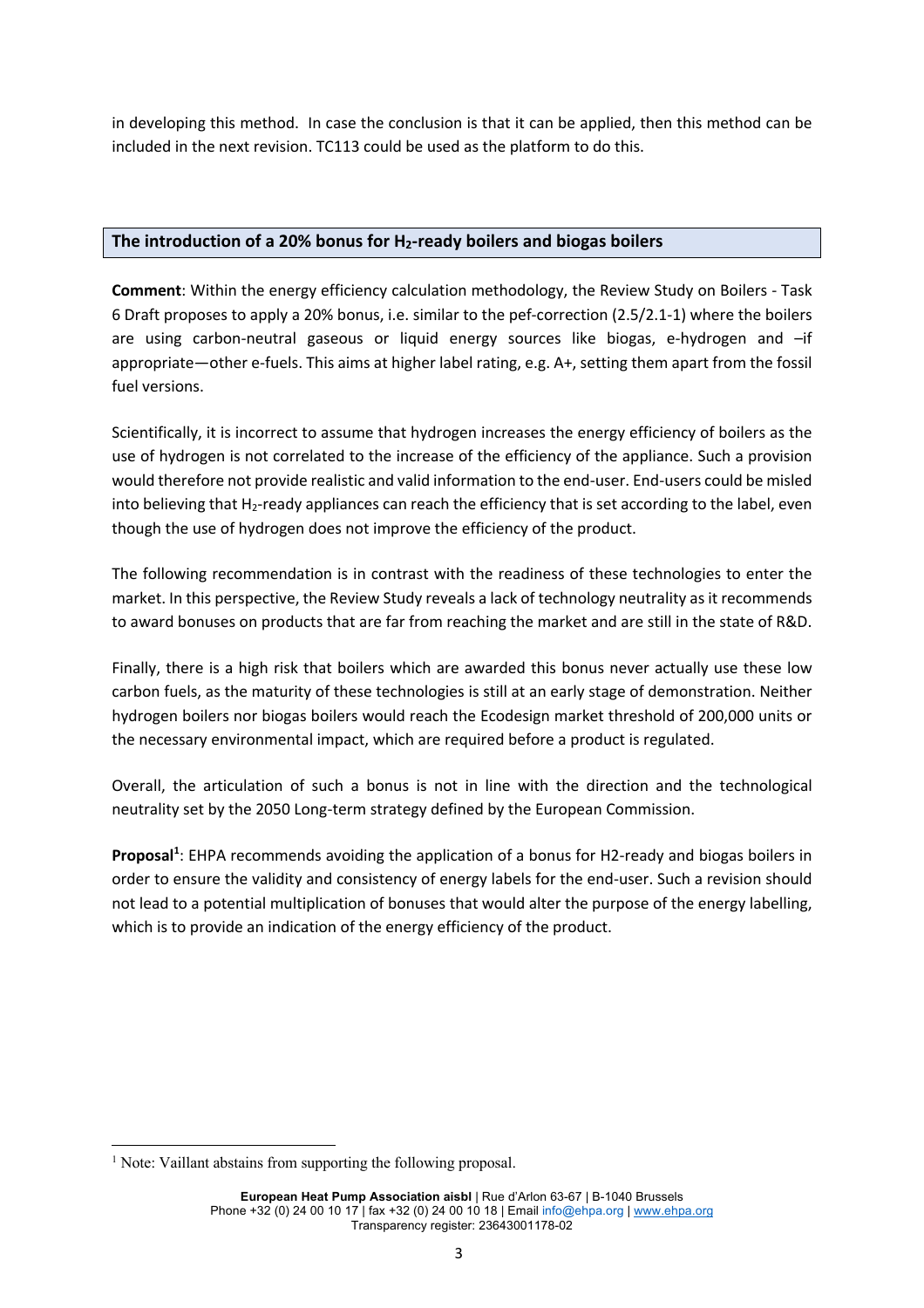#### **Energy labelling classes**

**Comment:** The Review Study on Boilers – task 6 Draft recommends adjusting energy labelling classes for space heaters. Such adjustment is proposed in order to take into consideration the new conversion coefficient of 2.1 instead of 2.5 (factor 1.19).

Nevertheless, the aforementioned proposals (the increase of testing temperature, the introduction of a new testing method, etc.) are most likely to have an impact on the efficiency values of the appliances and the declared performance. In this regard, EHPA cannot assess the impact of the overall Review study on the adaptation of the energy efficiency values featured on the label.

Having said that, the current regulation introduces an A+++ to D scale from September 2019 and a full rescaling to an A-G scale is planned in 2026. Additional changes to the label scale would, therefore, result in confusion among the end-users and the manufacturers, who would be submitted to multiple revisions in a short period of time.

**Proposal:** EHPA recommends keeping the products' classification as it is now, in view of the revision planned by 2026.

#### **Increase of the threshold for low-temperature heat pumps**

**Comment**: The Review Study on Boilers – Task 6 Draft, suggests increasing the low temperature heat pump efficiency threshold from 150% (with CC updated value) to 170 or 175% (which correspond to 143 or 147% based on CC=2.5).

The Review Study claims that there is a relatively small difference between a default space heater and a low-temperature heat pump. Besides the lack of definition of a "default space heater", the report does not provide any clear scientific basis supporting and justifying the increase of the threshold.

**Proposal**: EHPA recommends not increasing the threshold for low-temperature heat pumps.

#### **Refrigerants - GHG emissions calculation**

**Comment**: The Review Study on Boilers - Task 7 Draft GHG emission calculation, largely exaggerates the emissions from heat pumps. This is due to the fact that the report bases the assessment on the assumption that the industry will continue to use high-GWP refrigerants until 2050.

However, the F-gas Regulation (EU) No 517/2014 is already addressing direct emissions of F-gas. Therefore, the effect of direct emission of F-gas should not be part of another regulation.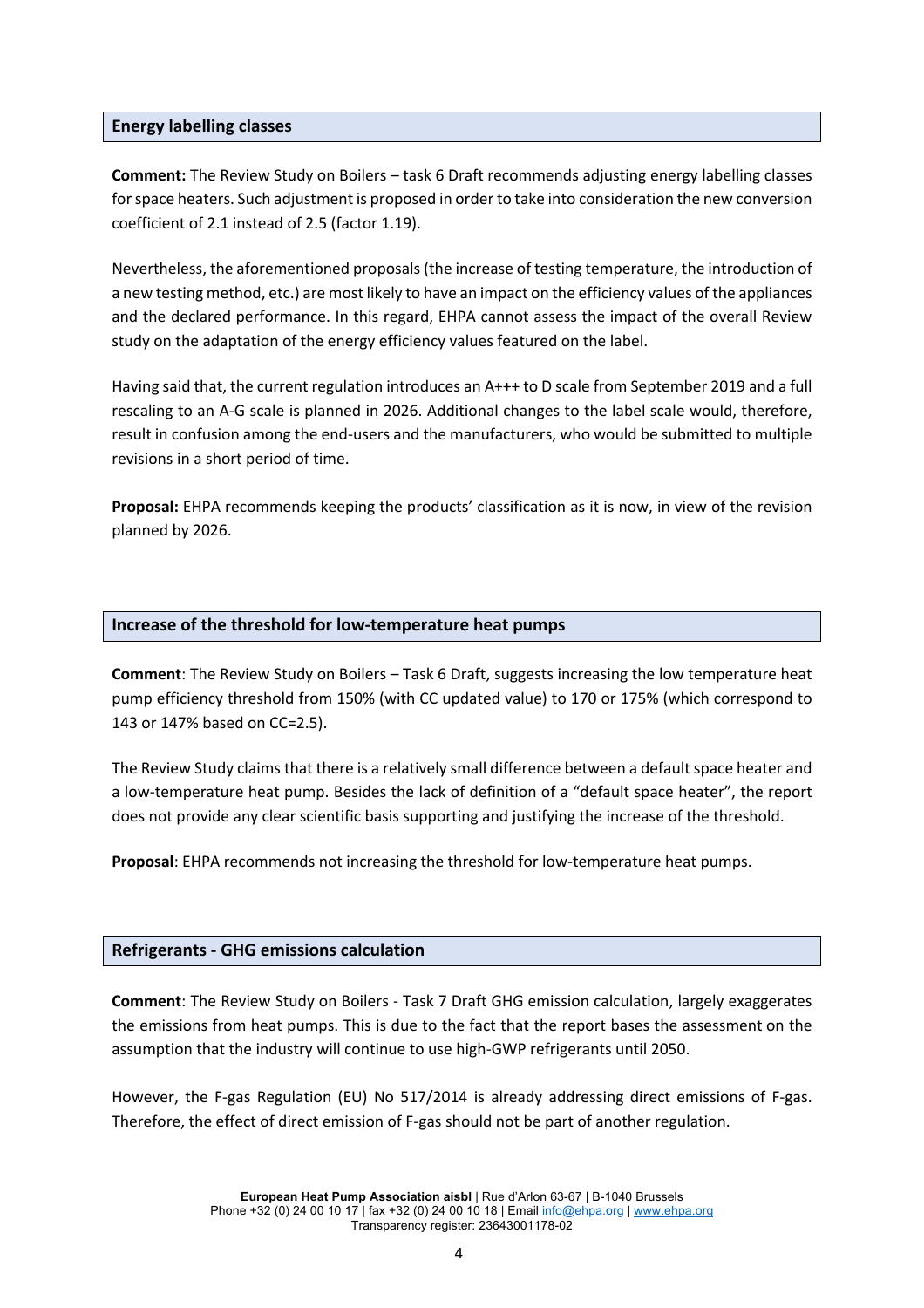The phase down in the F-gas regulation already pushes manufacturers towards lower GWP refrigerants, such as R32, R290, R454B, R454C and many others. This results in strong price increases of refrigerants and pushes towards further reduction of charge volumes, improvement of leak tightness and better recovery of the refrigerant at end-of-life – resulting in lower direct emissions.

Assuming an equal share of all 4 above-listed refrigerants by 2030 would lead to average GWP of 322 (15% of today's). Assuming that R410A (non-flammable) keeps a share of 1/5th of the heat pump market – the average of all 5 refrigerants named here would be a GWP 675 instead of 2088 (32% of today's).

With a heat pump lifetime of 20 years and just considering the change in refrigerants used in HPs the direct GHG emissions in 2050 should be something between 15-32% of what is claimed as 24Mt of direct emissions in the study (Figure 5 of Task 7).

Considering, in addition, a reduction in direct emissions due to lower charge sizes, better recovery and improved leak tightness would decrease this number even further, possibly down by another 50%.

**Proposal:** As the heat pump industry strongly supports the European Commission's energy and climate targets for 2030 and beyond, EHPA recommends adjusting the GHG emissions calculation methodology according to the provisions of the F-gas Regulation (EU) No 517/2014.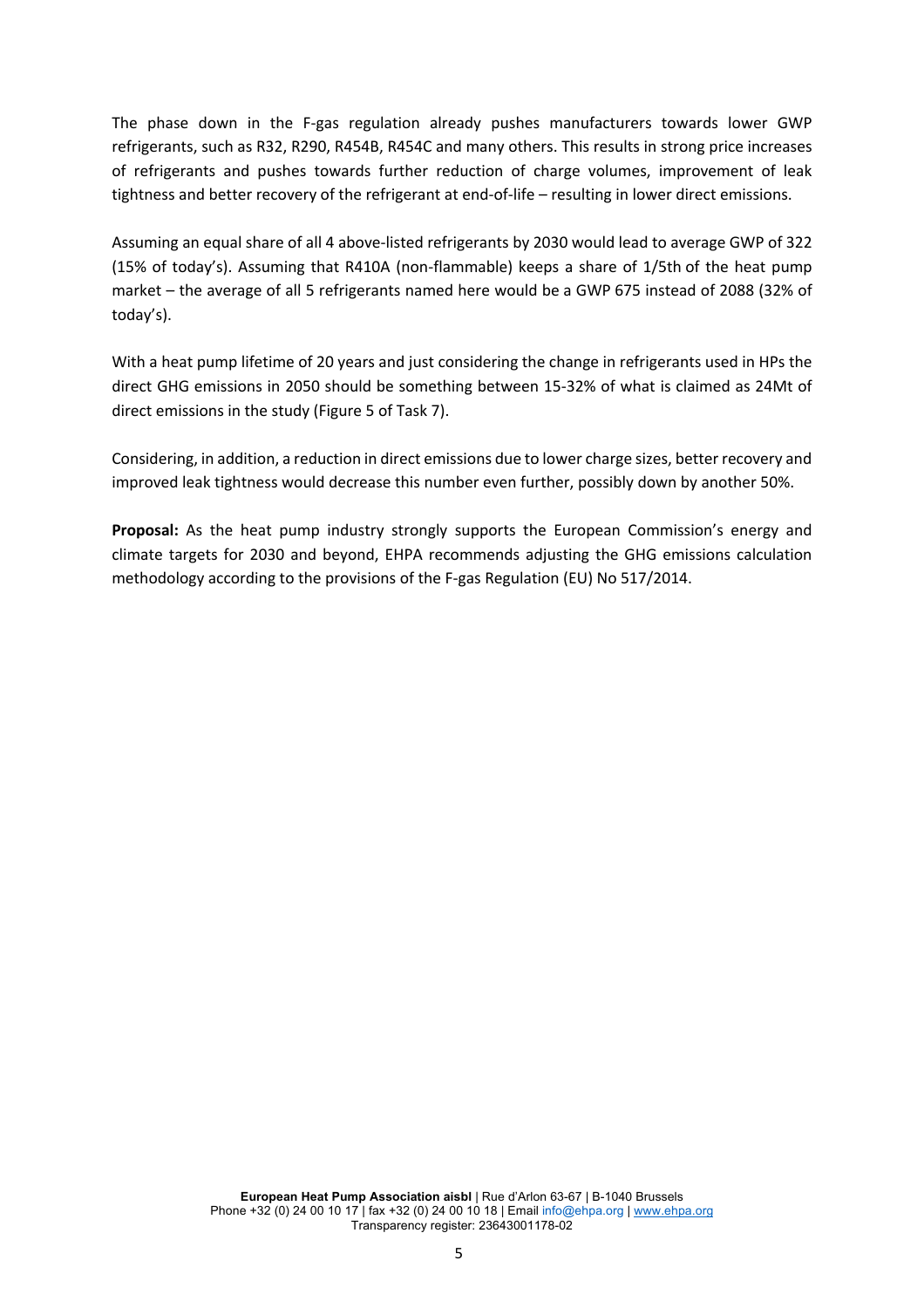# **Comments to the review study on water heaters (Lot 2)**

Overall, EHPA highlights the fact that within the task 6 reports, no suggestions are made in regard to the heat pump water heaters.

EHPA also notes that above-mentioned comments to the bonus and the pef-correction proposal for H2-ready and biogas-ready boilers also apply to the Review Study on water heaters - Task 6 draft (paragraphs: 2.2, 2.3, 2.4, 5.2.1, 5.2.2 and 5.2.3).

Finally, EHPA would like to raise the fact that in the Review Study on water heaters - Task 6 draft (paragraphs 3.5 and 5.3.5) it is reported here that the testing conditions for sound power level are ambiguous. However, these sections are not relevant to the domestic hot water heater. The issues raised about sound power level only concerns heat pumps for space heating. Such a statement should, therefore, be deleted.